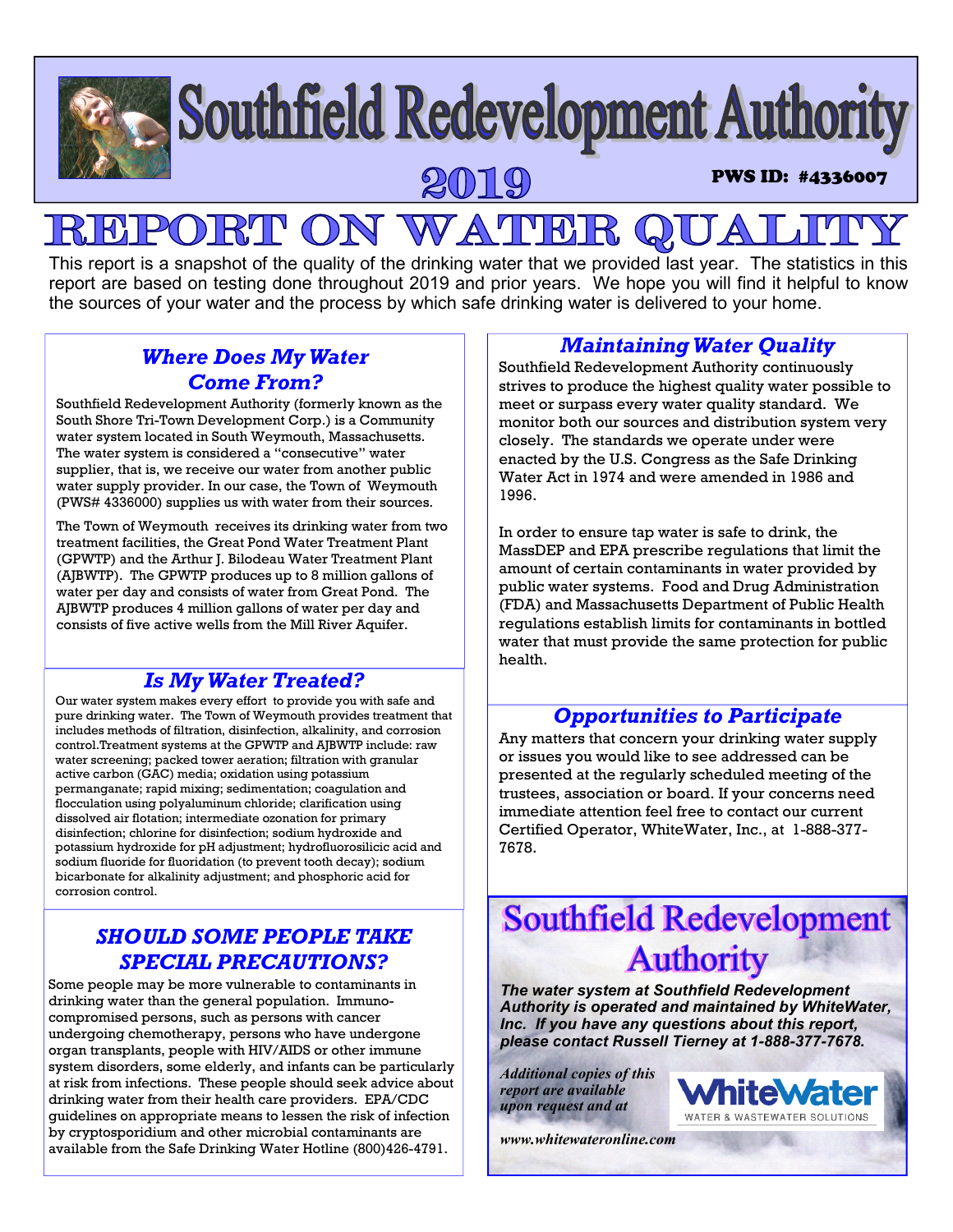## **SUMMARY OF FINISHED WATER CHARACTERISTICS (SRA)**

This report summarizes only those items detected during sampling - not all contaminants that are monitored.

| <b>Microbial Results</b>                                                                                                                                                                                                                          |      |                             | <b>Highest # Pos-</b><br>itive<br>in a Month          |                                             | <b>MCL</b>               |             | <b>MCLG</b> | <b>Violation</b>      |                                                                | <b>Possible Source of Contamination</b> |                                           |                                         |
|---------------------------------------------------------------------------------------------------------------------------------------------------------------------------------------------------------------------------------------------------|------|-----------------------------|-------------------------------------------------------|---------------------------------------------|--------------------------|-------------|-------------|-----------------------|----------------------------------------------------------------|-----------------------------------------|-------------------------------------------|-----------------------------------------|
| <b>Total Coliform Bacteria</b>                                                                                                                                                                                                                    |      |                             | $\mathbf{0}$                                          |                                             | 1                        |             |             | $\Omega$              | No                                                             |                                         | Naturally present in the environment      |                                         |
| Coliform are bacteria that are naturally present in the environment and are used to indicate that other, potentially harmful bacteria may<br>be present. Your water source is tested monthly and has been found to be free of these contaminants. |      |                             |                                                       |                                             |                          |             |             |                       |                                                                |                                         |                                           |                                         |
| <b>Lead &amp;</b><br><b>Copper</b>                                                                                                                                                                                                                |      | Date(s)<br>Collected        |                                                       | 90 <sup>th</sup><br>Percentile<br>of Sample | <b>Action</b><br>Level   | <b>MCLG</b> |             | # of Sites<br>sampled | # of<br><b>Sites</b><br><b>Above</b><br><b>Action</b><br>Level | <b>Action</b><br>Level?                 | <b>Exceeds</b>                            | <b>Possible Source of Contamination</b> |
| Lead (ppb)                                                                                                                                                                                                                                        | 2018 |                             |                                                       | $\Omega$                                    | 15                       |             | 0           | 10                    | 0                                                              | No                                      |                                           | Corrosion of household plumbing systems |
| Copper (ppm)                                                                                                                                                                                                                                      |      |                             | $\Omega$                                              |                                             | 1.3                      |             | 1.3         |                       |                                                                | No                                      |                                           | Corrosion of household plumbing systems |
| <b>Regulated</b><br><b>Contaminants</b>                                                                                                                                                                                                           |      | Date(s)<br><b>Collected</b> | <b>Highest</b><br>Running<br><b>Annual</b><br>Average |                                             | Range<br><b>Detected</b> |             | <b>MCL</b>  |                       | <b>MCLG</b> Violation                                          |                                         | <b>Possible Source of Contamination</b>   |                                         |
| <b>Disinfection By-Products</b>                                                                                                                                                                                                                   |      |                             |                                                       |                                             |                          |             |             |                       |                                                                |                                         |                                           |                                         |
| <b>Total Trihalomethanes</b><br>(TTHMs) (ppb)                                                                                                                                                                                                     |      | Ouarterly<br>2019           |                                                       | 38.525                                      | $4.1 - 34$               |             | 80          | $\blacksquare$        | No                                                             |                                         | By-product of drinking water chlorination |                                         |
| Haloacetic Acids<br>(HAA5) (ppb)                                                                                                                                                                                                                  |      | Quarterly<br>2019           | 16.025                                                |                                             | $2.1 - 8.9$              |             | 60          | $\blacksquare$        | No                                                             |                                         | By-product of drinking water chlorination |                                         |

### **TESTING FOR LEAD**

If present, elevated levels of lead can cause serious health problems, especially for pregnant women and young children. Lead in drinking water is primarily from materials and components associated with service lines and home plumbing. **Southfield Redevelopment Authority** is responsible for providing high quality drinking water, but cannot control the variety of materials used in plumbing components. When your water has been sitting for several hours, you can minimize the potential for lead exposure by flushing your tap for 30 seconds to 2 minutes before using water for drinking or cooking. If you are concerned about lead in your water, you may wish to have your water tested. Information on lead in drinking water, testing methods, and steps you can take to minimize exposure is available from the Safe Drinking Water Hotline or at http://www.epa.gov/safewater/lead.

#### **Key to Tables**

### **SOURCE WATER CHARACTERISTICS**

|  | ppm – Parts per mil-<br>lion, corresponds to<br>one penny in \$10,000   | The sourc<br>United Sta<br>bottled wa                |
|--|-------------------------------------------------------------------------|------------------------------------------------------|
|  | ppb – Parts per billion,<br>corresponds to one<br>penny in \$10,000,000 | streams, p<br>and wells.<br>surface of<br>ground, it |
|  | $pCi/L$ – Picocuries per<br>liter (a measure of ra-<br>dioactivity)     | occurring<br>cases, rad<br>pick up su<br>presence    |
|  | ND-Not detected                                                         | activity.                                            |
|  | n/a - not applicable                                                    | Contamin<br>source wa                                |
|  | RAA-Running annual<br>average                                           | Micro.                                               |
|  | TT-Treatment tech-<br>nique                                             | viruses an<br>from sewa<br>systems, a                |
|  |                                                                         |                                                      |

es of drinking water in the tes (both tap water and ater) include rivers, lakes, onds, reservoirs, springs, As water travels over the the land or through the dissolves naturally minerals, and in some ioactive material, and can bstances resulting from the of animals or from human

ants that may be present in ter include:

bial contaminants, such as d bacteria, which may come ge treatment plants, septic agricultural livestock operations, and wildlife.

• Inorganic contaminants, such as salts and metals, which can be

naturally occurring or result from urban storm water runoff, industrial or domestic wastewater discharges, oil and gas production, mining, or farming.

- Pesticides and herbicides, which may come from a variety of sources such as agriculture, urban storm water runoff, and residential uses.
- Organic chemical contaminants, including synthetic and volatile organic chemicals, which are by-products of industrial processes and petroleum production. These contaminants can also come from gasoline storage, urban storm water runoff, and septic systems.
- Radioactive contaminants, which can be naturally occurring or be the result of oil and gas production and mining activities.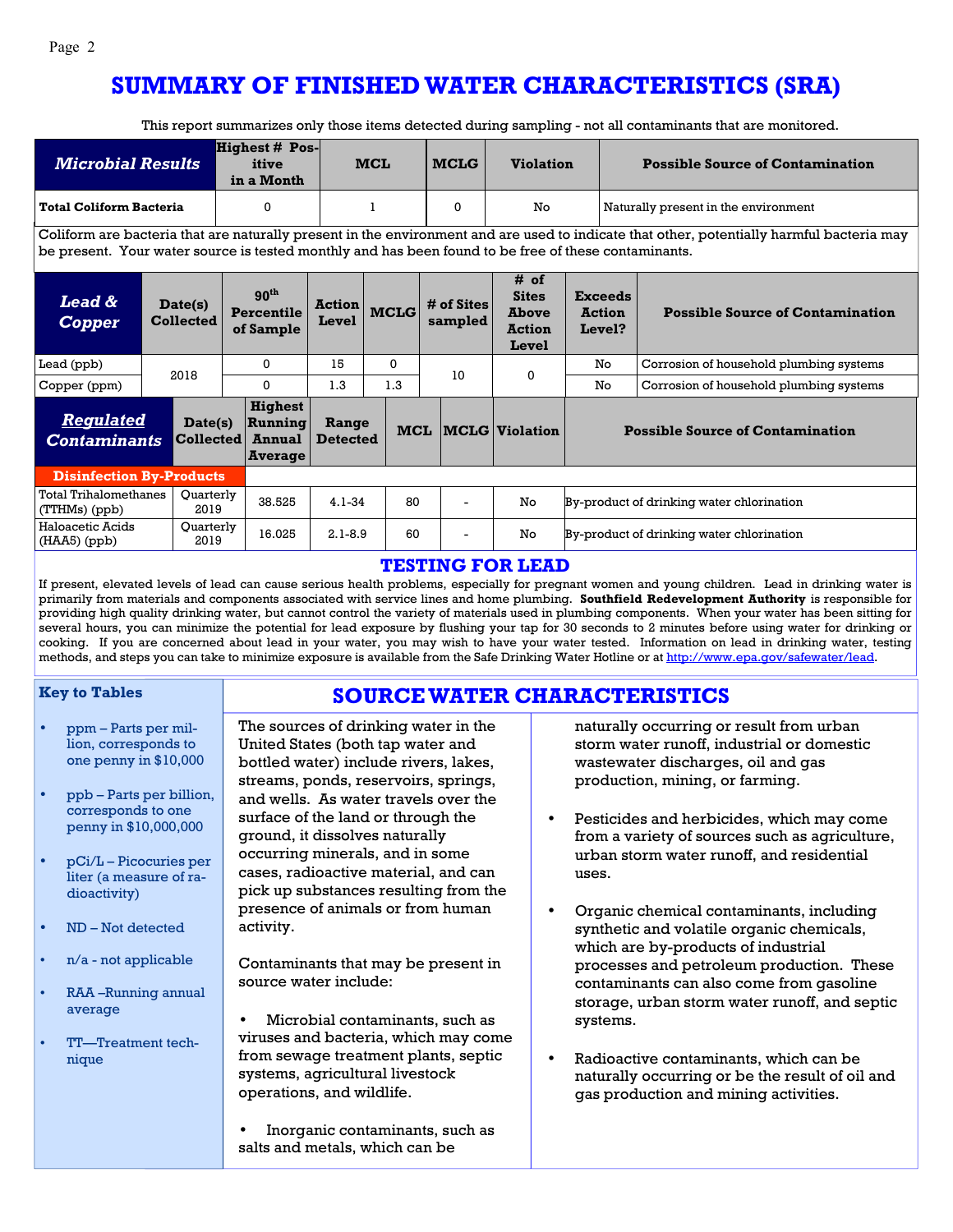# **Town of Weymouth CCR Statistics (As provided by Weymouth)**

| <b>Regulated Substance (Units)</b>                               | Year<br><b>Sampled</b> | <b>MCL</b>     | <b>MCLG</b> | Amount<br><b>Detected</b> | Range<br>Low<br>High | <b>Violation</b> | <b>Typical Source</b>                                                                                                           |  |
|------------------------------------------------------------------|------------------------|----------------|-------------|---------------------------|----------------------|------------------|---------------------------------------------------------------------------------------------------------------------------------|--|
| Barium (ppm)                                                     | 2019                   | 2              | 2           | 0.0137                    | n/a                  | N <sub>o</sub>   | Discharge of drilling wastes; Discharge from metal<br>refineries; Erosion of natural deposits                                   |  |
| Chromium (ppb)                                                   | 2014                   | 100            | 100         | 1.6                       | n/a                  | N <sub>o</sub>   | Discharge from steel and pulp mills; erosion of natural<br>deposits                                                             |  |
| Fluoride (ppm)                                                   | 2019                   | 4              | 4           | 0.691                     | n/a                  | N <sub>o</sub>   | Erosion of natural deposits; Water additive which<br>promotes strong teeth; Discharge from fertilizer and<br>aluminum factories |  |
| Nitrate (ppm)                                                    | 2019                   | 10             | 10          | 0.226                     | n/a                  | N <sub>o</sub>   | Runoff from fertilizer use; Leaching from septic tanks,<br>sewage; Erosion of natural deposits                                  |  |
| Haloacetic Acids (*Running Annual<br>Average) (HAA5) (ppb)       | 2018                   | 60             | N/A         | $17.5*$                   | $6.6 - 17.5$         | N <sub>o</sub>   | By-product of drinking water disinfection                                                                                       |  |
| Total Trihalomethanes (*Running<br>Annual Average) (TTHMs) (ppb) | 2018                   | 80             | N/A         | $60.5*$                   | 20.9-60.5            | No               | By-product of drinking water disinfection                                                                                       |  |
| Chlorine (ppm)                                                   | 2018                   | $\overline{c}$ | N/A         |                           | $0.02 - 1.64$        | No               | Water additive used to control microbes                                                                                         |  |
| <b>Unregulated Substance (Units)</b>                             | Year<br>Sampled        | <b>SMCL</b>    | <b>ORSG</b> | Amount<br><b>Detected</b> | Range<br>Low High    |                  | <b>Typical Source</b>                                                                                                           |  |
| Sulfate (ppm)                                                    | 2018                   | 250            | n/a         | 8.2                       | n/a                  |                  | Runoff/leaching from natural deposits; industrial wastes                                                                        |  |
| Sodium (ppm)                                                     | 2019                   | n/a            | 20          | 169                       | 27.7-169             |                  | Natural sources; Runoff from use as salt on roadways                                                                            |  |

**Sodium** is a naturally-occurring common element found in soil and water. It is necessary for the normal functioning of regulating fluids in human systems. Some people, however, have difficulty regulating fluid volume as a result of several diseases, including congestive heart failure and hypertension. The guideline of 20 mg/L for sodium represents a level in water that physicians and sodium sensitive individuals should be aware of in cases where sodium exposures are being carefully controlled. For additional information, contact your health care provider, your local board of health or the Massachusetts Department of Public Health, Bureau of Environmental Health Assessment at 617-624-5757.

### **SOME TERMS DEFINED**

**Action Level (AL):** *The concentration of a contaminant which, if exceeded, triggers a treatment or other requirement which a water system must follow.* 

**Maximum Contaminant Level Goal (MCLG):** *The level of a contaminant in drinking water below which there is no known or expected risk to health. MCLG's allow for a margin of safety* 

**Maximum Contaminant Level (MCL):** *The highest level of a contaminant that is allowed in drinking water. MCL's are set as close to the MCLG's as feasible using the best available treatment technology.* 

**Secondary Maximum Contaminant Level (SMCL):** *These standards are developed to protect the aesthetic qualities of drinking water and are not health based.* 

**Massachusetts Office of Research and Standards Guideline (ORSG):** *This is the concentration of a chemical in drinking water, at or below which, adverse, non-cancer health effects are likely to occur after chronic (lifetime) exposure. If exceeded, it serves as an indicator of the potential need for further action.* 

**Total Coliform:** *A bacteria that indicates other potentially harmful bacteria may be present.* 

**Unregulated Contaminants:** *Unregulated contaminants are those for which EPA has not*  established drinking water standards. The purpose of unregulated contaminant monitoring is **the standard of the oriental** to *assist EPA in determining their occurrence in drinking water and whether future regulation is warranted.* 

**90th Percentile:** *Out of every 10 homes, 9 were at or below this level.*

*What should I do in an Emergency?*  **In case of an emergency please contact WhiteWater Inc., (24/7) at 888-377-7678 and one of our representatives will assist you.**